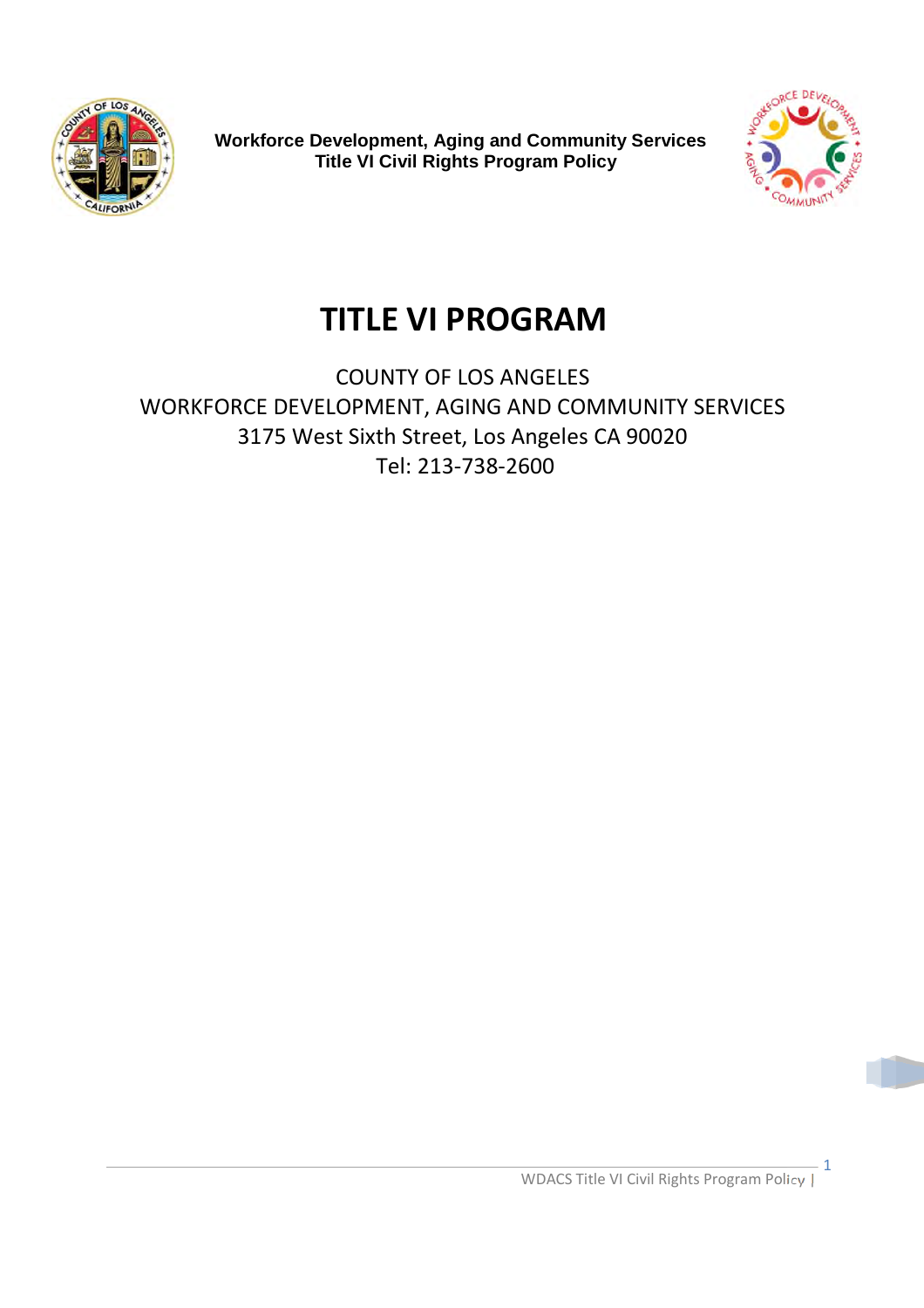



The County of Los Angeles, Workforce Development, Aging and Community Services (WDACS) department administers a number of programs to help enrich the lives of constituents residing in Los Angeles County, including Adult Protective Services (APS), Area Agency on Aging (AAA), Workforce Innovation and Opportunity Act (WIOA), Dispute Resolution, Community & Senior Centers, and Human Relations Commission. To further complement its range of services, WDACS has formulated the New Freedom program, which seeks to expand access to public transportation through mobility management and door-to-door or door-through-door demand-response transit.

As a federal funding recipient, WDACS is committed to the requirements mandated by Title VI of the Civil Rights Act of 1964, which requires that "No person shall, on the grounds of race, color, or national origin, be excluded from participation in, be denied the benefits of, or be subjected to discrimination under any program or activity receiving federal assistance." As such, WDACS will implement and continuously re-evaluate its Title VI Program to ensure all services provided through the New Freedom program are operated in a nondiscriminatory manner.

#### **Notice to the Public**

In order to make WDACS program participants aware of its commitment to Title VI compliance, and to their right to file a complaint, WDACS will have present the statement below on the Department's website. All WDACS contractors providing services will be required to post the statement in client areas. The statement will also be posted in the lobbies of Los Angeles County Workforce Development, Aging and Community Services public access facilities.

**Workforce Development, Aging and Community Services Notice of Civil Rights** The County of Los Angeles Workforce Development, Aging and Community Services (WDACS) department operates its programs and services without regard to race, color and/or national origin in accordance with Title VI of the Civil Rights Act. In addition to Title VI, WDACS prohibits discrimination based on sex, age, disability, religion, medical condition, gender or gender expression, marital status or sexual orientation. Any person who believes he or she has been aggrieved by any unlawful discriminatory practice may file a complaint with WDACS. For more information on WDACS' Civil Rights program and procedures to file a complaint, please contact the Departmental Human Resources Manager at (**213) 738-2604**.

For transportation related issues, a complainant may file a complaint directly with the Federal Transit Administration by contacting the Office of Civil Rights, Attention: Title VI Program Coordinator, East Building, 5<sup>th</sup> Floor-TCR, 1200 New Jersey Avenue SE, Washington, D.C. 20590.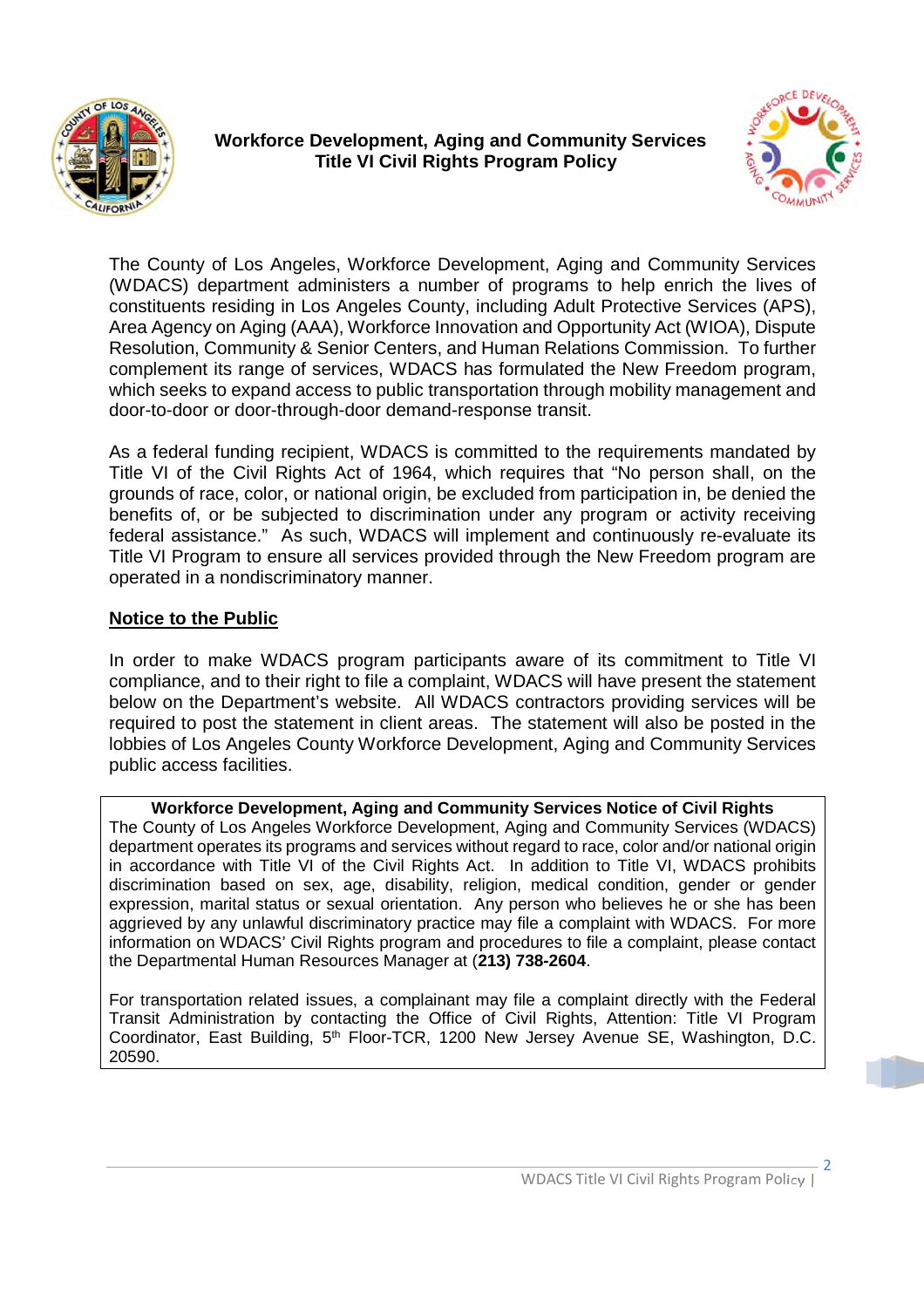



#### **Discrimination Complaint Procedures**

The following complaint procedures will be available on our program website www.newfreedom.lacounty.gov

Any person who believes that he or she has been discriminated against on the basis of race, color, national origin, sex, age, disability, religion, medical condition, marital status, and/or sexual orientation by Los Angeles County Workforce Development, Aging and Community Services or any of its contracted service providers may file a discrimination complaint by completing and submitting the WDACS Discrimination Complaint Form. WDACS will investigate complaints received no more than 60 days after the alleged incident. WDACS will only process complaints that are complete.

Once a complaint is received, WDACS will review it to determine if its office has jurisdiction. The complainant will receive an acknowledgement letter informing him/her whether the complaint will be investigated.

WDACS has 30 days to investigate the complaint. If more information is needed to resolve the case, WDACS may contact the complainant with a letter requesting additional information. The complainant has 15 business days from the date of the letter to send requested information to the investigator assigned to the case. If the investigator is not contacted by the complainant or does not receive the additional information by the 30th business day following the request, WDACS can administratively close the case. A case may also be closed if the complainant no longer wishes to pursue the complaint.

After the investigator reviews the complaint, he or she will issue one of two letters to the complainant: a closure letter or a letter of finding (LOF). A closure letter summarizes the allegations and states that there was not a Title VI violation and the case will be closed. An LOF summarizes the allegations and the interviews regarding the incident, and explains whether any disciplinary, or other, action will occur. If the complainant wishes to appeal the decision, he or she will have 30 days after the date of the closure letter or the LOF to do so.

For transportation related issues, a complainant may file a complaint directly with the Federal Transit Administration by contacting the Office of Civil Rights, Attention: Title VI Program Coordinator, East Building, 5<sup>th</sup> Floor-TCR, 1200 New Jersey Avenue SE, Washington, D.C. 20590.

If information is needed in another language, contact (213) 738-2604. (This portion will be provided in safe harbor languages as well.)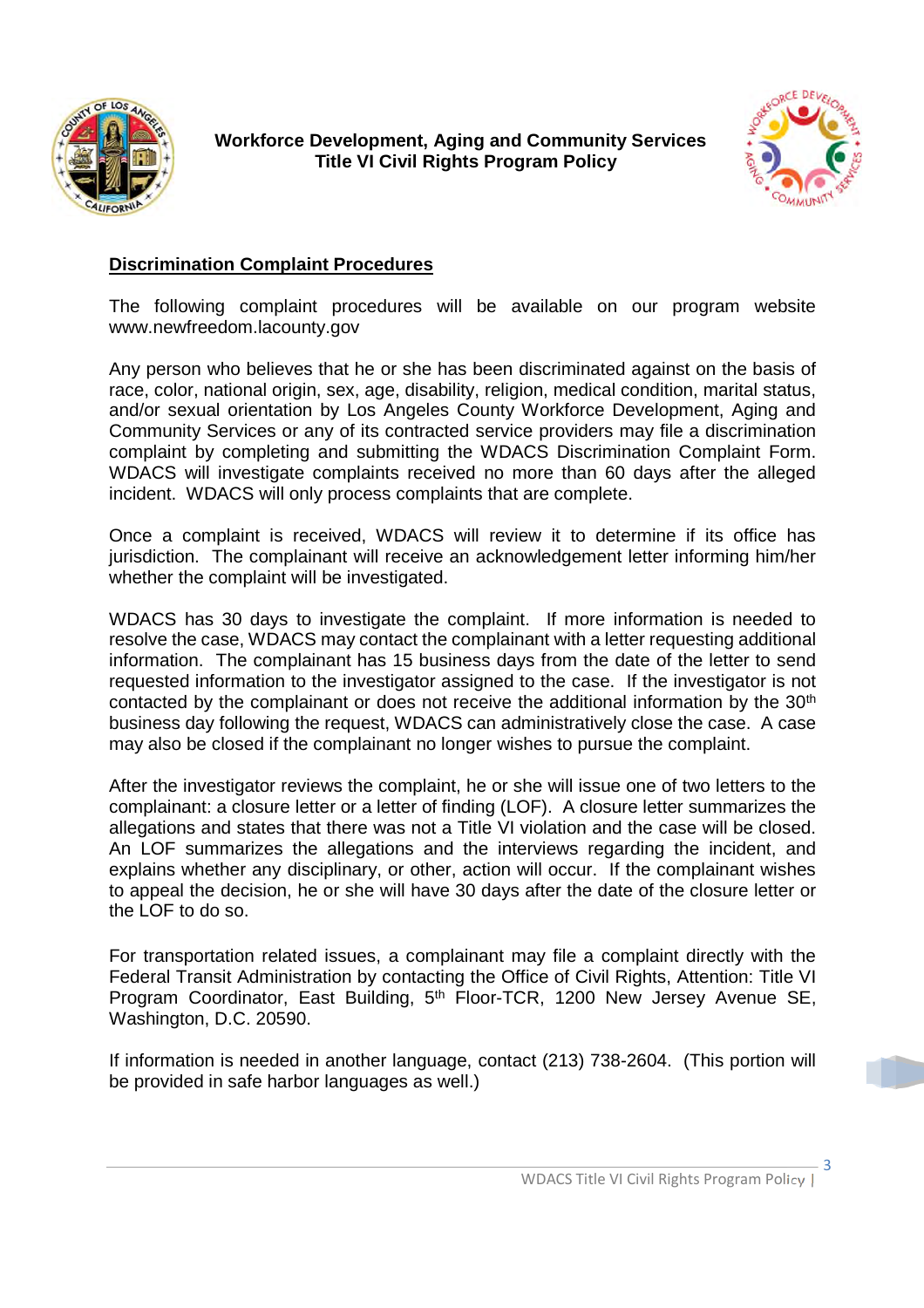



#### **Title VI Discrimination Complaint Form**

The WDACS discrimination complaint form will be available on the WDACS New Freedom website or can be requested from the WDACS Departmental Human Resources Manager. Complaint forms will be available in English and Spanish. Anyone filing a complaint may request that the form be translated into another language. The WDACS discrimination complaint form can be found in *Appendix A*.

#### **Active Investigations, Complaints, and Lawsuits**

The Department of Justice and the FTA require all recipients to prepare and maintain a list of any of the following that allege discrimination on the basis of race, color, or national origin: active investigations conducted by entities other than FTA; lawsuits; and complaints naming the recipient. This list shall include the date that the investigation, lawsuit, or complaint was filed; a summary of the allegation(s); the status of the investigation, lawsuit, or complaint; and actions taken by the recipient in response, or final findings related to, the investigation, lawsuit, or complaint. WDACS will maintain a list of active investigations conducted by entities other than FTA; lawsuits; and complaints with regard to discrimination during the implementation of its specialized transportation program. At the writing of this report, **no** Title VI complaints of discrimination have been filed against WDACS. A template for this investigation list is referenced in *Appendix B*.

#### **Public Participation Plan**

WDACS has developed a public participation plan (PPP) to help guide the direction of its mobility management and transportation services. The plan provides a voice to the diverse population of Los Angeles County as the WDACS programs continue to evolve. WDACS found it important to consider public engagement from low-income, limited English proficient (LEP), and minority communities early in program development and continuously through the course of the program.

#### **Public Hearings and Focus Groups**

As a countywide provider of services, WDACS, in collaboration with the City of Los Angeles, conducts public hearings at multiple locations representing the Los Angeles County area on an annual basis. During these hearings, members of the public are able share their concerns with WDACS about the needs in their individual communities. Transportation services for the elderly and disabled were identified as a priority for WDACS during several of these public forums. In an effort to make the hearings accessible to low-income, minority, and LEP communities they are held in County or City senior, community, or multipurpose facilities which are commonly accessible via public transportation. They are conducted in buildings that are compliant with the Americans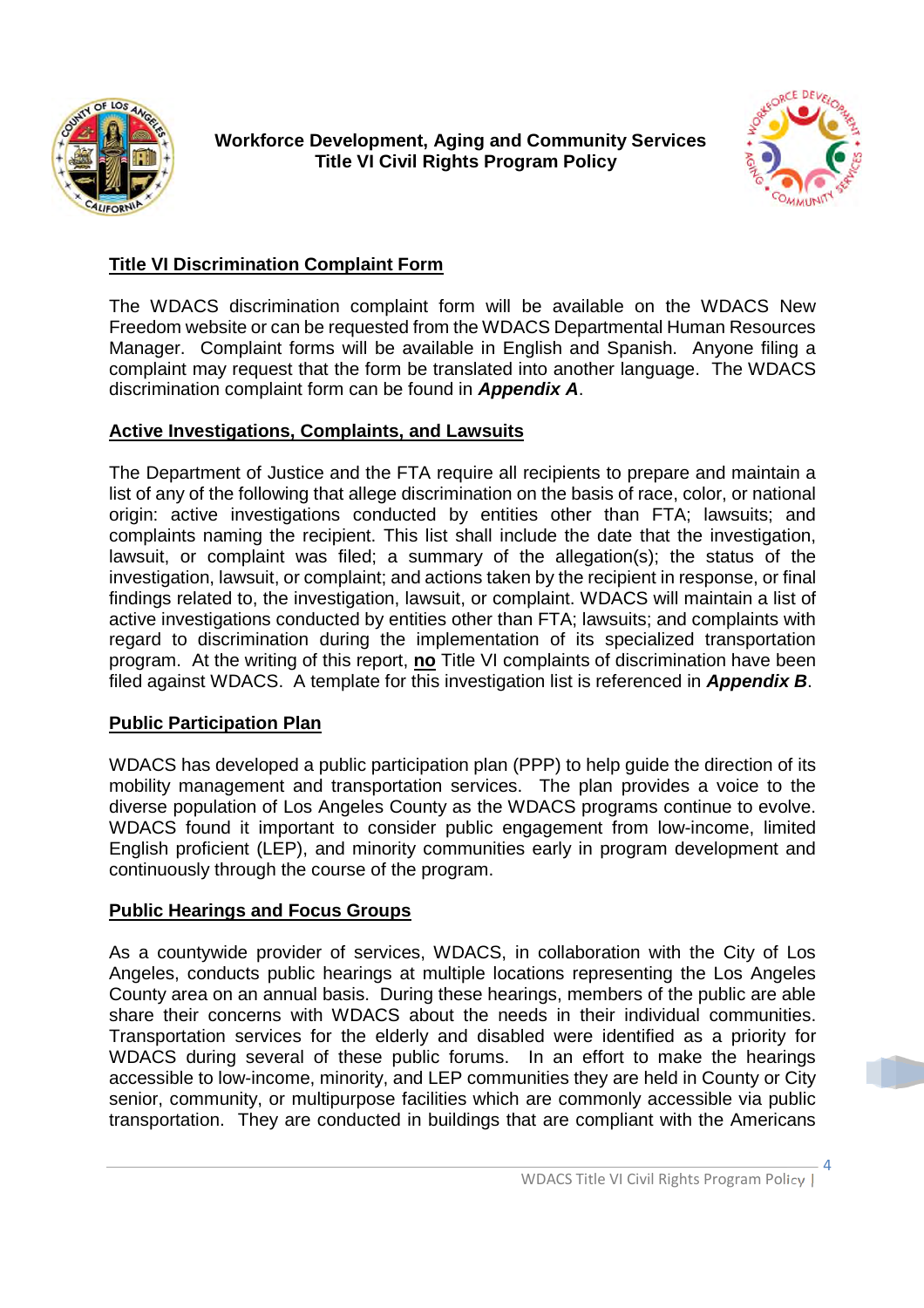



with Disability Act (ADA) and hearing notices inform residents of a number to call 72 hours in advance to request reasonable accommodations for disability, including assistive devices. Residents are notified through bulletins in community centers, libraries, senior centers, AAA contractors, and through newspaper ads 2-3 weeks in advance of the scheduled event. These notices are written in English and Spanish.

Additionally, the County and City of Los Angeles' Area Agencies on Aging conduct focus groups at various senior centers for our California Department of Aging 4 year Area Plan, which garnered many of the same conclusions pertaining to the need for non-fixed route, on-demand transportation services.

WDACS considered the comments and suggestions received from these public platforms in the development of its programs. Public feedback is critical in designing a program that meets the needs of communities, increases the likelihood of use; and, expands access to vital services.

As the program progresses, WDACS will utilize future public hearings and focus groups to help tailor the program's response to the diverse and changing needs of LA County residents, improve service delivery, and address service gaps specific to specialized public transit.

## **Outreach**

To date, WDACS has developed a New Freedom Program website (http://newfreedom.lacounty.gov/) as well as additional printed material *(Appendix C)*.

- WDACS is committed to reaching a wide range of participants throughout the County by developing an outreach and referral campaign using different modes and media, such as posting of program flyers and information brochures in community and senior centers; social media; New Freedom Website; Toll free hotline
- Coordination for referrals from the Los Angeles County Aging & Adult Services Information & Referral hotline; and,
- Direct mail to WDACS' AAA providers for referral and distribution.

#### **Continuous Improvement**

WDACS' programs will continue to involve the public as it will solicit feedback through client satisfaction surveys designed to provide detailed information on improving service delivery. This, in addition to registration data, public hearings, and future focus groups.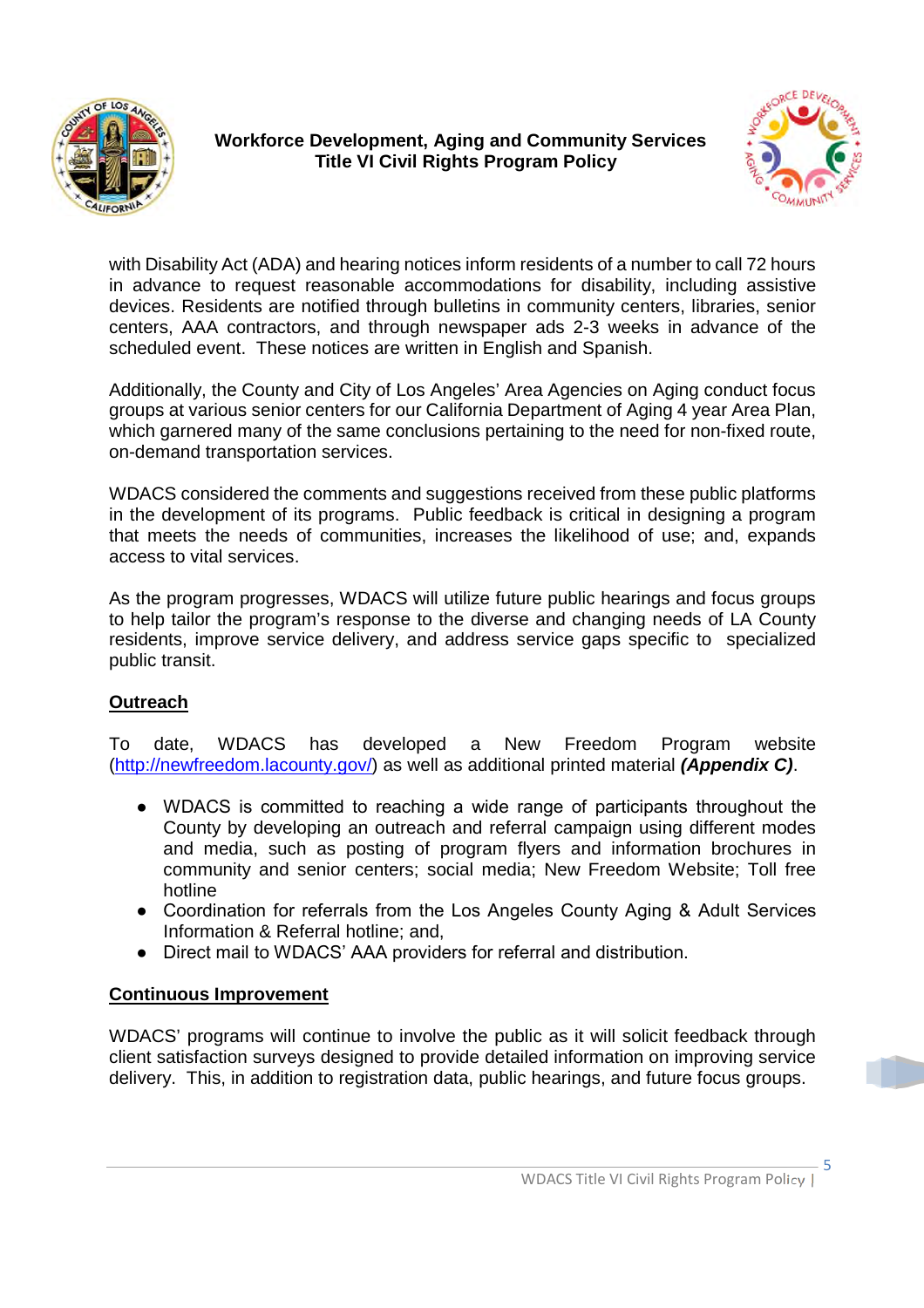



## **LANGUAGE ASSISTANCE PLAN**

#### *Purpose of the Language Assistance Plan*

Title VI of the Civil Rights Act of 1964 prohibits discrimination on the basis of race, color, and national origin in programs and activities receiving federal financial assistance. One critical concern addressed by Title VI is the language barrier that Limited English Proficiency (LEP) persons face with respect to accessing information about and using transit service. Transit operators must ensure that this group has adequate access to the agency's programs and activities, including public participation opportunities.

Executive Order 13166, titled "Improving Access to Services for Persons with Limited English Proficiency," requires Federal agencies to examine the services they provide, identify any need for services to those with limited English proficiency (LEP), and develop and implement a system to provide those services so LEP persons can have meaningful access to them. It is expected that agency plans will provide for such meaningful access consistent with, and without unduly burdening, the fundamental mission of the agency.

FTA Circular 4702.1B was developed by the Federal Transit Administration (FTA) and details the administrative and reporting requirements for recipients of FTA financial assistance to comply with Title VI and related executive orders including on LEP.

The United States Department of Transportation (DOT) published guidance that directed its recipients to ensure meaningful access to the benefits, services, information, and other important portions of their programs and activities for LEP customers. WDACS' language assistance plan (LAP) includes two sections. The first section consists of a four factor analysis and implementation plan that complies with the requirements of DOT LEP guidance. The second section of this document discusses the results of the Four-Factor Analysis and the implementation of the Language Assistance Plan.

#### **4 Factor Analysis**

In order to ensure program services are fully accessible by those persons of limited English proficiency (LEP), WDACS has implemented the findings of a '4 Factor Analysis' in creating a language accessibility plan. The 4 Factor Analysis is a localized view of resident needs considering:

- 1. The number or proportion of LEP persons eligible to be served or likely to be encountered by WDACS New Freedom Program;
- 2. The frequency with which LEP persons come into contact with WDACS New Freedom Program materials and service providers;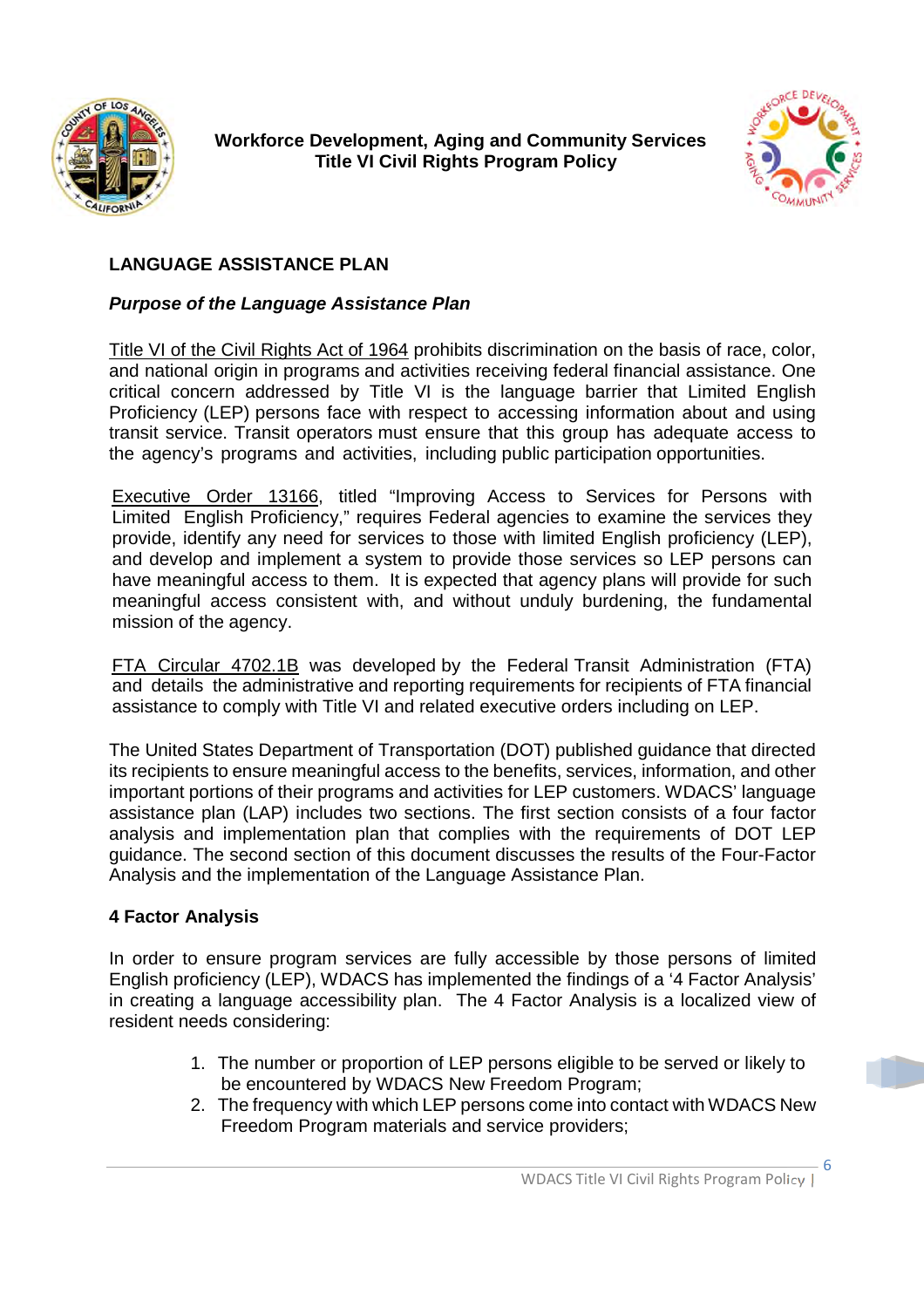



- 3. The nature and importance of WDACS New Freedom in people's lives; and,
- 4. The resources available to WDACS New Freedom for LEP outreach, as well as the costs associated with that outreach.

**Factor 1** – The number or proportion of LEP persons eligible to be served or likely to be encountered by the program or recipient.

WDACS provides services to residents across the County of Los Angeles. Thus its four factor analysis takes into account the language needs residents across the county's total geographical area. WDACS used the 2015 American Community Survey 5-Year Estimate to determine the proportion of LEP residents within the County of Los Angeles, by home language. The table below shows residents who identified themselves as speaking English less than "very well." It is categorized by the primary language of the resident. Percentages listed compare the proportion of the specific LEP group to the population of the county as a whole.

| <b>Los Angeles County</b>               |           |                                       |  |  |
|-----------------------------------------|-----------|---------------------------------------|--|--|
|                                         |           | Speaks English Less Than<br>Very Well |  |  |
| <b>Total Number of People:</b>          | 9,396,753 |                                       |  |  |
| <b>Spanish or Spanish Creole:</b>       | 1,627,354 | 17.32%                                |  |  |
| <b>Chinese:</b>                         | 219,912   | 2.34%                                 |  |  |
| Korean                                  | 110,976   | 1.18%                                 |  |  |
| Armenian:                               | 84,435    | 0.90%                                 |  |  |
| Tagalog:                                | 73,397    | 0.78%                                 |  |  |
| <b>Vietnamese:</b>                      | 48,582    | 0.52%                                 |  |  |
| Persian:                                | 30,929    | 0.33%                                 |  |  |
| Japanese:                               | 25,857    | 0.28%                                 |  |  |
| <b>Russian:</b>                         | 25,344    | 0.27%                                 |  |  |
| Arabic:                                 | 17,109    | 0.18%                                 |  |  |
| Mon-Khmer, Cambodian:                   | 16,883    | 0.18%                                 |  |  |
| <b>Other Indic languages:</b>           | 16,005    | 0.17%                                 |  |  |
| Thai:                                   | 13,569    | 0.14%                                 |  |  |
| <b>Other Asian languages:</b>           | 10,113    | 0.11%                                 |  |  |
| <b>Other Pacific Island languages:</b>  | 9,563     | 0.10%                                 |  |  |
| French (incl. Patois, Cajun):           | 6,384     | 0.07%                                 |  |  |
| <b>African languages:</b>               | 5,668     | 0.06%                                 |  |  |
| Hindi:                                  | 4,902     | 0.05%                                 |  |  |
| Hebrew:                                 | 4,632     | 0.05%                                 |  |  |
| <b>Other Indo-European languages:</b>   | 3,882     | 0.04%                                 |  |  |
| <b>Portuguese or Portuguese Creole:</b> | 3,160     | 0.03%                                 |  |  |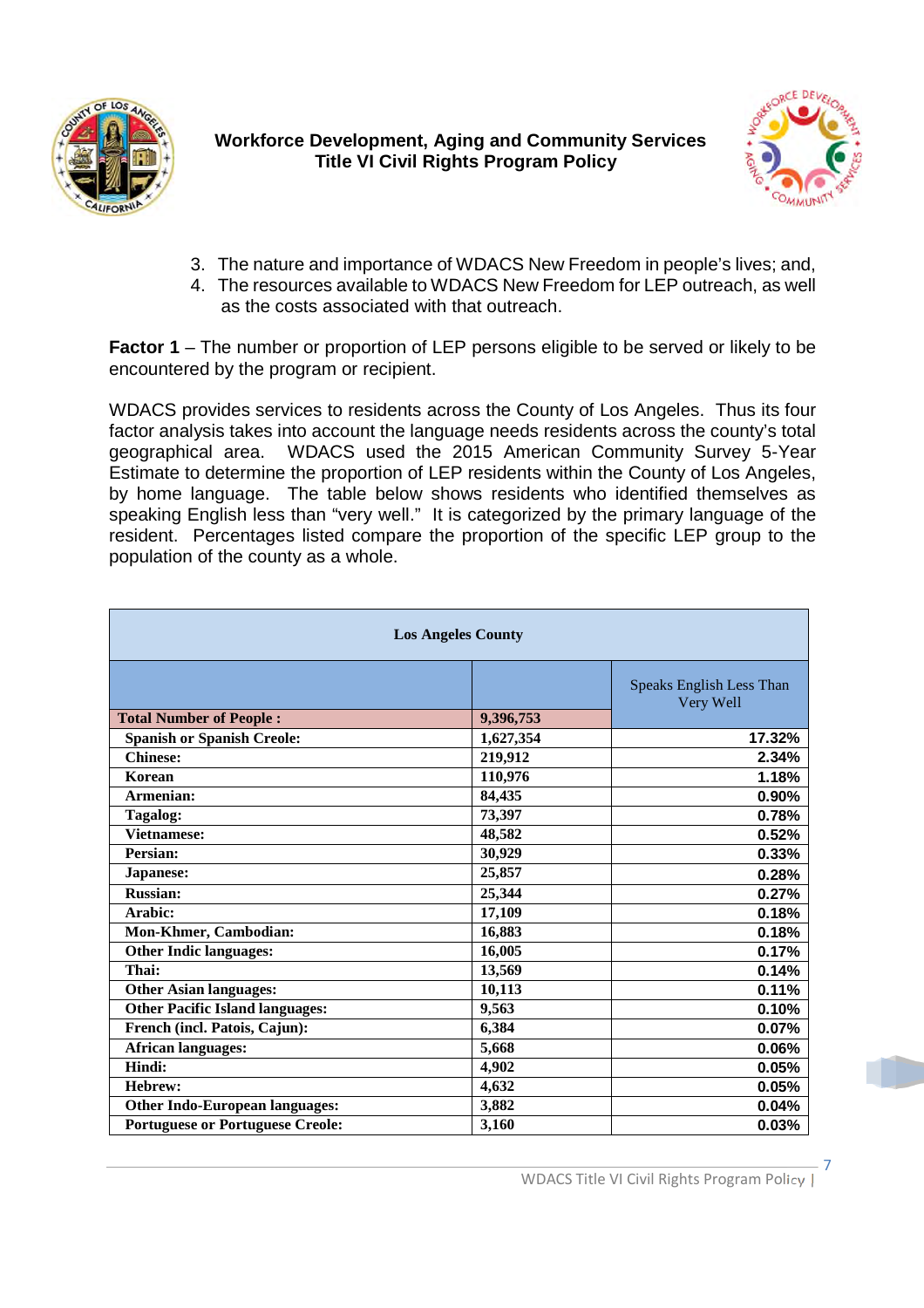



| Urdu:                                         | 3,110 | 0.03%   |
|-----------------------------------------------|-------|---------|
| Italian:                                      | 2,867 | 0.03%   |
| Gujarati:                                     | 2,714 | 0.03%   |
| German:                                       | 2,538 | 0.03%   |
| Other and unspecified languages:              | 2,393 | 0.03%   |
| <b>Other Slavic languages:</b>                | 2,003 | 0.02%   |
| Laotian:                                      | 1,602 | 0.02%   |
| Greek:                                        | 1,545 | 0.02%   |
| Serbo-Croatian:                               | 1,520 | 0.02%   |
| Polish:                                       | 1,502 | 0.02%   |
| Hungarian:                                    | 1,452 | 0.02%   |
| <b>Other West Germanic languages:</b>         | 785   | 0.01%   |
| <b>Scandinavian languages:</b>                | 755   | 0.01%   |
| <b>French Creole:</b>                         | 419   | 0.004%  |
| Hmong:                                        | 343   | 0.004%  |
| Yiddish:                                      | 243   | 0.003%  |
| <b>Other Native North American languages:</b> | 105   | 0.001%  |
| Navajo:                                       | 25    | 0.0003% |

Source: American Community Survey 5-Year Estimate (2015)

This data indicates that an overwhelming portion of WDACS potential participant pool may need language assistance in Spanish (17.32%). LEP populations identifying Chinese (2.34%), Korean (1.88%) and Armenian (0.90 %) as their primary language may also represent a significant frequency of the WDACS New Freedom participant pool.

**Factor 2 –** The frequency with which LEP persons come into contact with the program.

WDACS collects language data for other programs it operates, including participants in Area Agency on Aging (AAA) and Adult Protective Service (APS) programs. Using enrolled participant intake data for these programs as a proxy, WDACS is able to indirectly project the frequency with which the New Freedom program will be in contact with LEP persons.

# **Area Agency on Aging**

Primary Language of AAA Clients Served

FY 2016-17

| <b>Primary Language</b> | <b>Client</b><br><b>Count</b> | <b>Percent of Total</b><br><b>Client Count</b> |     | <b>Translation Needed</b> |
|-------------------------|-------------------------------|------------------------------------------------|-----|---------------------------|
|                         |                               |                                                | Yes | <b>Percent of Total</b>   |
| American Sign Language  | 102                           | 0.24%                                          | 10  | 0.02%                     |
| Arabic                  | 59                            | 0.14%                                          | 12  | 0.03%                     |
| Armenian                | 533                           | 1.24%                                          | 352 | 0.82%                     |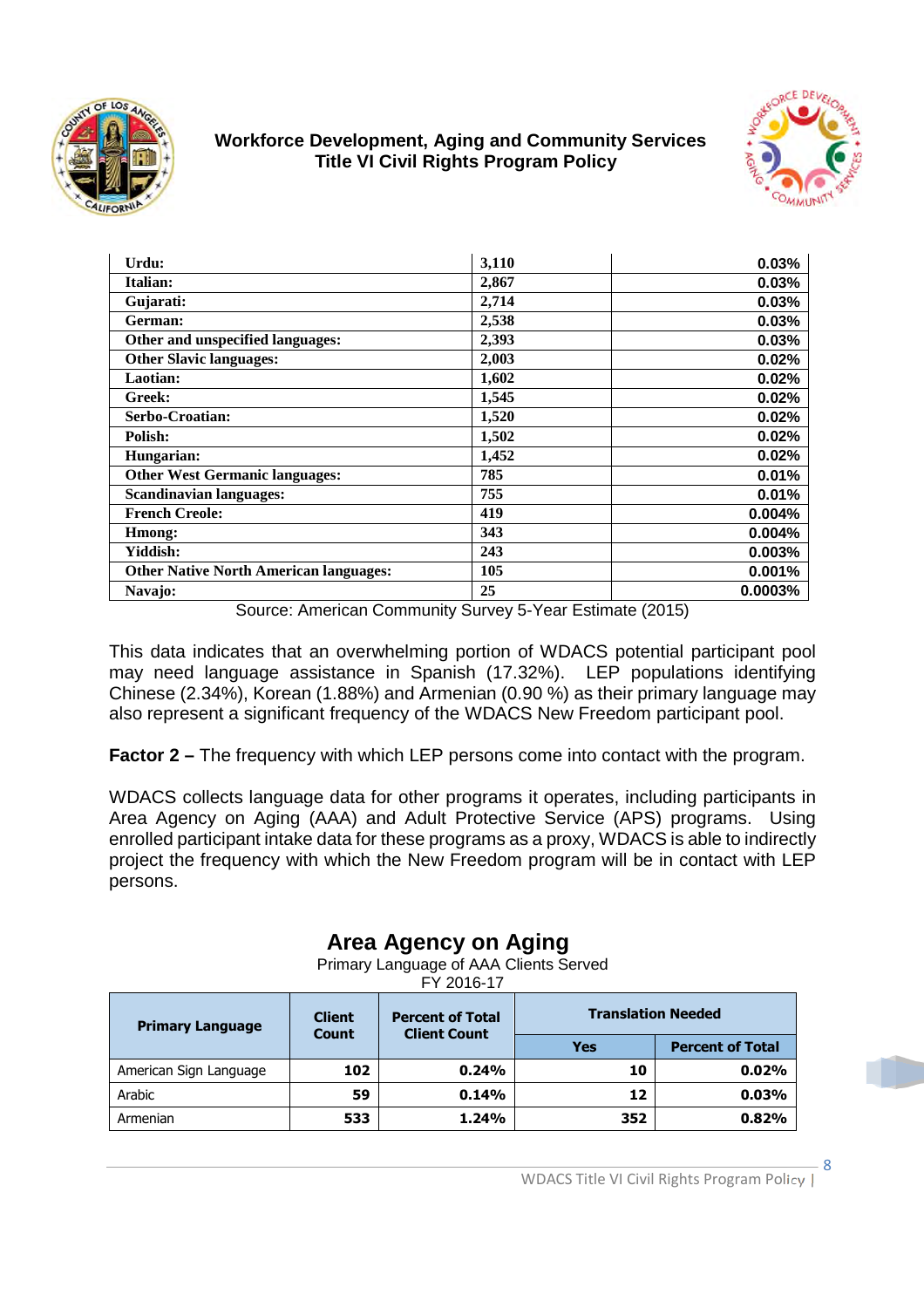



| Cambodian         | 117    | 0.27%  | 86    | 0.20%  |
|-------------------|--------|--------|-------|--------|
| Cantonese         | 645    | 1.50%  | 338   | 0.79%  |
| Chinese           | 1,322  | 3.07%  | 336   | 0.78%  |
| Declined to State | 1,627  | 3.78%  | 16    | 0.04%  |
| English           | 25,527 | 59.31% | 340   | 0.79%  |
| Farsi             | 72     | 0.17%  | 23    | 0.05%  |
| French            | 14     | 0.03%  | 1     | 0.00%  |
| Japanese          | 146    | 0.34%  | 51    | 0.12%  |
| Korean            | 403    | 0.94%  | 203   | 0.47%  |
| Laotian           | 22     | 0.05%  | 6     | 0.01%  |
| Mandarin          | 426    | 0.99%  | 262   | 0.61%  |
| Russian           | 295    | 0.69%  | 157   | 0.36%  |
| Spanish           | 8,613  | 20.01% | 4,488 | 10.43% |
| Tagalog           | 599    | 1.39%  | 41    | 0.10%  |
| Thai              | 35     | 0.08%  | 4     | 0.01%  |
| Vietnamese        | 119    | 0.28%  | 31    | 0.07%  |
| Other             | 478    | 1.11%  | 93    | 0.22%  |
| Missing           | 1,888  | 4.39%  | 15    | 0.03%  |
| <b>Total</b>      | 43,042 |        | 6,865 |        |

Analysis of the current participant base for Aging and Adult Service programs indicates that similar to the data from the 2015 American Community Survey 5-Year Estimate, Spanish speakers comprise the largest proportion (20.01 %) of AAA participants, with over half (10.43%) requesting translation services. Those with a primary language of Chinese make up the second largest portion of participants.

#### **Adult Protective Services**

Primary Language of Alleged Victims FY 2016-17

| <b>Primary Language</b>  | <b>Total Clients</b> | <b>Percent of Total</b> |
|--------------------------|----------------------|-------------------------|
| <b>Arabic</b>            | 28                   | 0.08%                   |
| Armenian                 | 199                  | 0.54%                   |
| <b>Chinese-Cantonese</b> | 108                  | 0.29%                   |
| <b>Chinese-Mandarin</b>  | 139                  | 0.38%                   |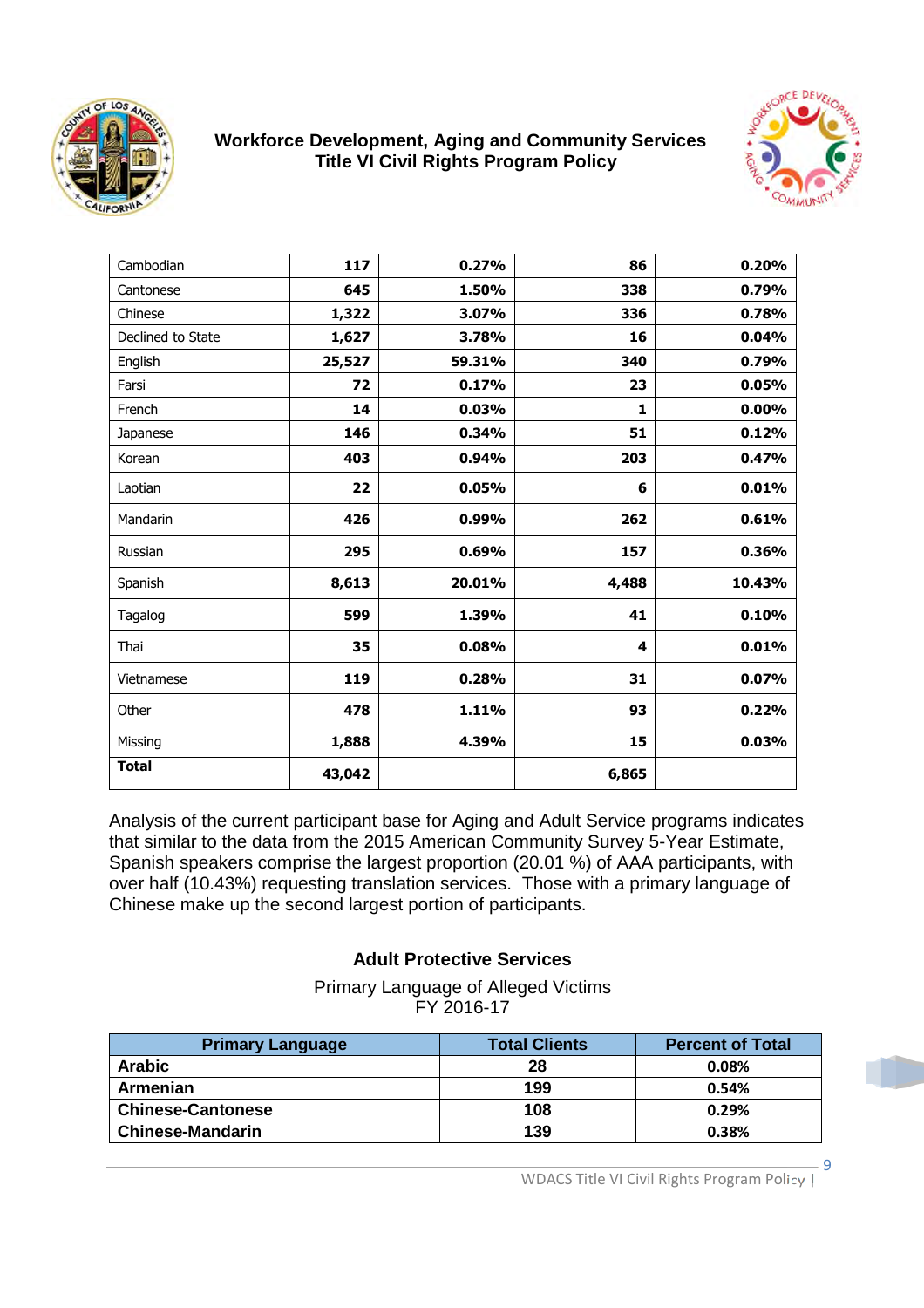



| <b>English</b>          | 29,659 | 80.49% |
|-------------------------|--------|--------|
| Farsi                   | 108    | 0.29%  |
| Japanese                | 64     | 0.17%  |
| <b>Khmer (Cambodia)</b> | 26     | 0.07%  |
| Korean                  | 210    | 0.57%  |
| Non-Verbal              | 202    | 0.55%  |
| <b>Russian</b>          | 96     | 0.26%  |
| <b>Sign Language</b>    | 35     | 0.09%  |
| <b>Spanish</b>          | 3,830  | 10.39% |
| <b>Tagalog</b>          | 89     | 0.24%  |
| <b>Vietnamese</b>       | 41     | 0.11%  |
| <b>Other</b>            | 161    | 0.44%  |
| <b>Unknown</b>          | 1,855  | 5.03%  |
| Total                   | 36,850 |        |

Analysis of the current participant base for the Adult Protective Services indicates that Spanish speakers comprise the largest proportion (10.39%) of APS clients who speak a language other than English.

**Factor 3 –** The nature and importance of the program, activity, or service provided by the program to people's lives.

WDACS' program seeks to serve the public, which includes the frail elderly and disabled populations, in two ways: The first is in serving as a resource to link clients with the variety of options necessary to be well integrated with society. Mobility Management will accomplish this by coordinating transportation services for clients through a network of available resources. The second is through contracting with non-profits, private, and public agencies to provide much-needed support and transportation services. As the elder population continues to grow and as more residents are limited in their ability to drive, the ability to access these programs will increase in importance. As such, the ability for WDACS to make such services available to LEP populations will also continue to grow.

**Factor 4 –** The resources available to the recipient for LEP outreach, as well as the costs associated with that outreach.

Across the department, WDACS has multi-lingual staff that is able to provide translation, including 70 bilingual APS Field Operations Social Workers. WDACS has also previously obtain agreements with vendors for translation services with Lazar Translation Services and Magus Corp who can provide documentation translation at a cost of approximately \$2,500 per page of document.

#### **Language Accessibility Plan**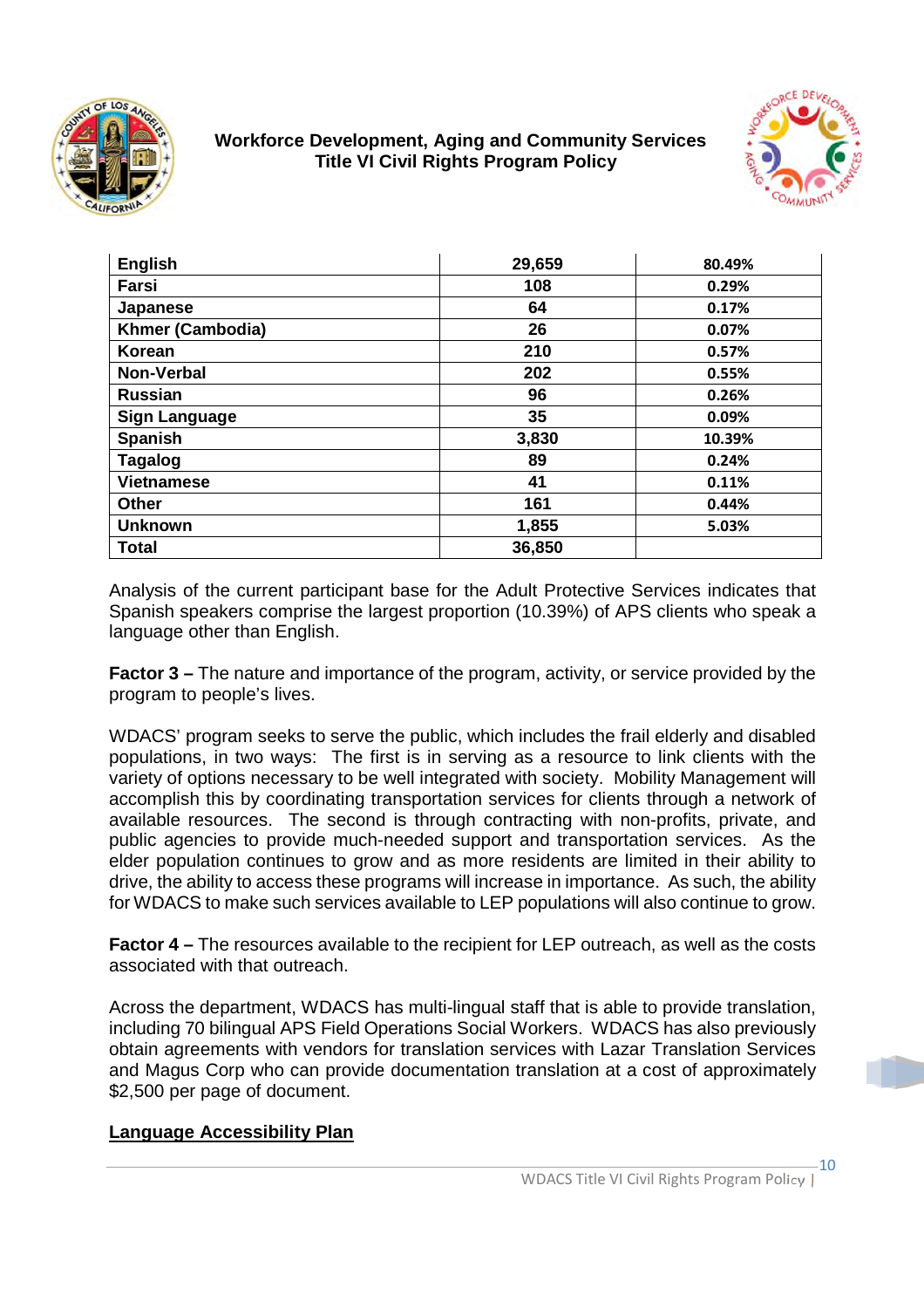



WDACS is committed to ensuring participants are able to access services regardless of their ability to speak English and has developed a plan based upon gathering participant information, providing language assistance, and staff development.

#### **Language Assistance**

Reflection on Factor 3 makes provision of language assistance to WDACS' participants very clear. Demographic data from the 2015 American Community Survey 5-Year Estimate as well as WDACS' AAA participant information (references Factors 1 and 2) clearly indicate that Spanish is a threshold language. As such, WDACS participants will be provided with the following in-language resources:

- Nearly all printed materials in English/Spanish.
- To the extent possible, staff and contract services providers with translation software on mobile devices.
- Vital Documents such as the Title VI Discrimination Complaint form in WDACS New Freedom public areas in Spanish.
- Vital Documents such as the Title VI Discrimination Complaint forms and procedures in Spanish, Chinese, Korean, Armenian, Vietnamese, Japanese, Russian, Cambodian, Thai, and Tagalog upon request.
- In-language phone assistance in other languages available depending on staff availability.
- Standard terms and conditions on all contracts states providers shall have multilanguage staff capabilities

Individuals will be informed of these language assistance measures through a notice stating their availability in each language listed above. These notices will be available on the program website (http://newfreedom.lacounty.gov/).

In addition to the language assistance provisions above, WDACS New Freedom will also strive to hire staff to provide in-language phone assistance in Spanish as well as provide staff regularly interfacing with LEP participants with sensitivity training. WDACS New Freedom staff will also partner with APS Bilingual Social Workers for translation services as needed and available. WDACS New Freedom Website is also designed with Google Translation capabilities. WDACS has also included contractual language for all department contracts indicating providers shall have multi-language staff capabilities.

WDACS New Freedom will reassess the threshold every three years and make reasonable adjustments as updated data on language groups and participant information becomes available.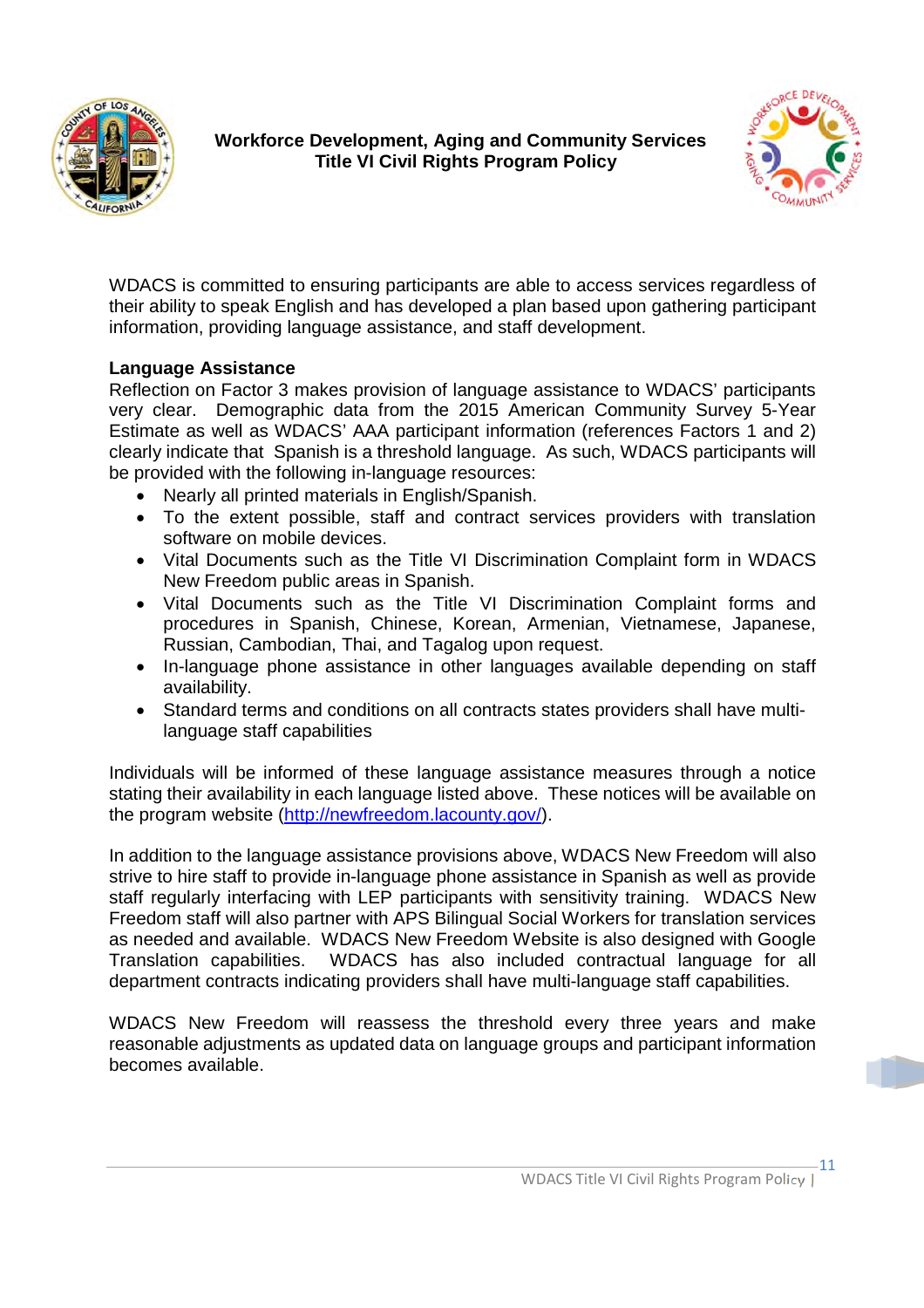



## **Safe Harbor Provision**

The FTA Circular 4702.1B states, "*DOT has adopted DOJ's Safe Harbor Provision, which outlines circumstances that can provide a "safe harbor" for recipients regarding translation of written materials for LEP populations. The Safe Harbor Provision stipulates that, if a recipient provides written translation of vital documents for each eligible LEP language group that constitutes five percent (5%) or 1,000 persons, whichever is less, of the total population of persons eligible to be served or likely to be affected or encountered, then such action will be considered strong evidence of compliance with the recipient's written translation obligations. Translation of non-vital documents, if needed, can be provided orally. If there are fewer than 50 persons in a language group that reaches the five percent (5%) trigger, the recipient is not required to translate vital written materials but should provide written notice in the primary language of the LEP language group of the right to receive competent oral interpretation of those written materials, free of cost.*

*These safe harbor provisions apply to the translation of written documents only. They do not affect the requirement to provide meaningful access to LEP individuals through competent oral interpreters where oral language services are needed and are reasonable. A recipient may determine, based on the Four Factor Analysis, that even though a language group meets the threshold specified by the Safe Harbor Provisions, written translation may not be an effective means to provide language assistance measures. For example, a recipient may determine that a large number of persons in that language group have low literacy skills in their native language and therefore require oral interpretation. In such cases, background documentation regarding the determination shall be provided to FTA in the Title VI Program."*

Although WDACS strives to adhere to the Safe Harbor Provision, WDACS's operates from a limited budget, thus making it financially prohibitive to translate all vital documents that constitutes the lesser of 5% or 1,000 persons of the total population of persons eligible to be served or likely to encounter our transportation services. Given that, historically, the demographic served by WDACS falls primarily within the Spanishspeaking community, and the Notice to the Public, Discrimination Complaint Procedures and the Title VI Discrimination Complaint form are translated into Spanish. Additionally, upon request, WDACS will provide translation of these documents into Chinese, Korean, Armenian, Vietnamese, Japanese, Russian, Cambodian, Thai, and Tagalog.

#### **Monitoring and Evaluation**

To help better gauge the language needs of program participants, WDACS will gather and pre-analyze participant needs prior to providing service. The following delineates the steps that will be taken when a referral for a potential LEP client is received: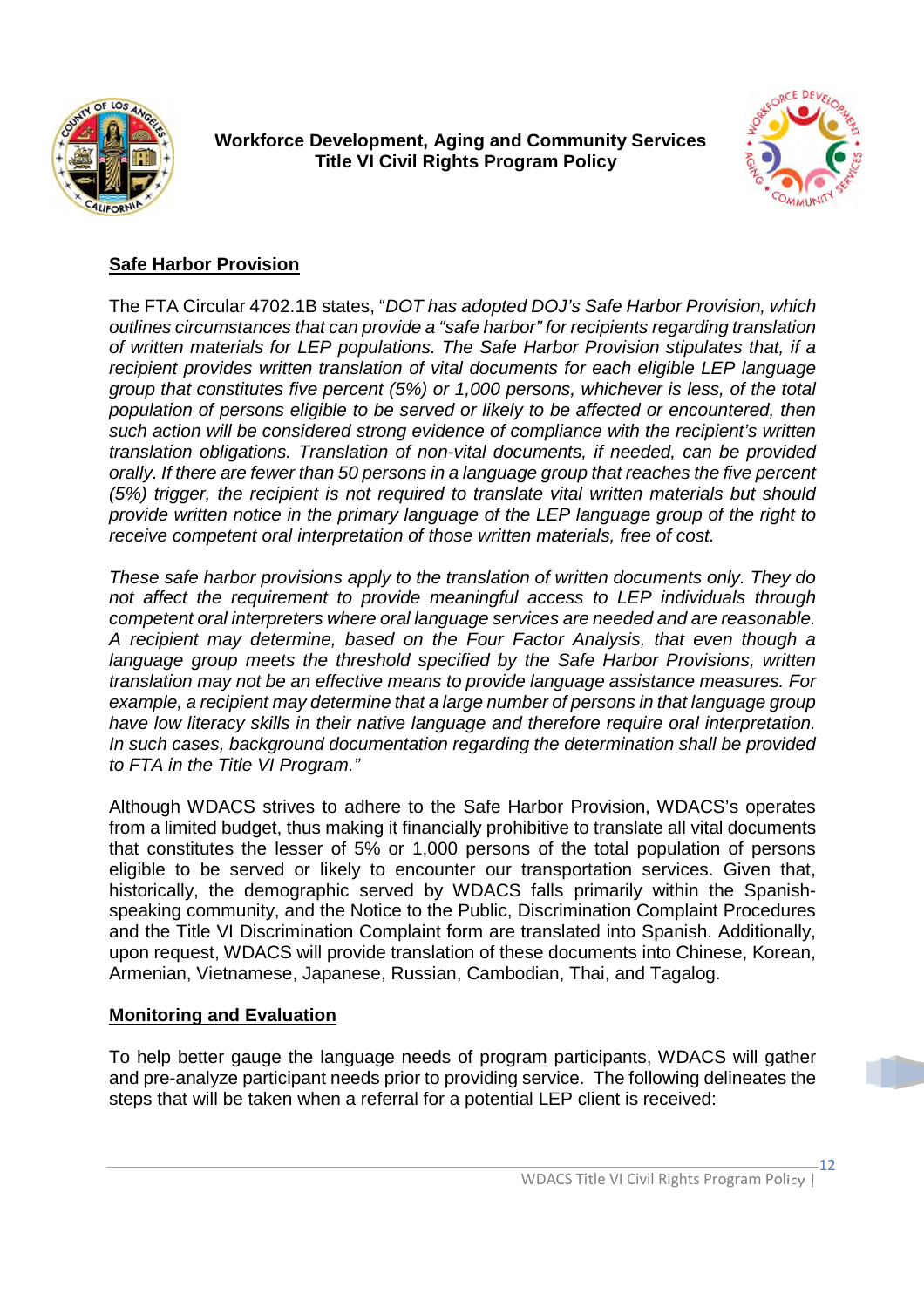



- 1. WDACS receives referral for participant including demographic, primary language, and secondary language information.
- 2. If the client needs language assistance that is not readily available, a mobility management consultation and assessment is scheduled.
- 3. WDACS will coordinate language assistance at the consultation by either sending bilingual staff when possible or equipping the staff member with strategies in using translation applications such as mobile web conferencing, etc.
- 4. Participant language data will be logged for further program analysis and to ensure language assistance is provided to the participant in the future.

WDACS strives to have multi-language staff as well as contractually obligate service providers to have multi-language staff and capabilities. WDACS Compliance Division will verify service providers have multi-language staff and capabilities in place during their semi-annual monitoring visits. WDACS' Research and Statistics Section will collect language data for mobility management staff to further analyze. Primary language information is collected at time of application through the New Freedom database.

#### Staff Training

Current WDACS staff has been instrumental in developing the Language Assistance Plan and thus are very knowledgeable about the plan. Effective May of 2018, New Freedom staff will have undergone the Implicit Bias and Cultural Competency training, and the County Policy of Equity training. The Implicit Bias and Cultural Competency training aims to heighten awareness of issues related to diversity, such as perception, cultural differences, language, stereotyping, sexual orientation and biases. The County Policy Equity training is designed to help employees understand their rights to be free from discrimination, unlawful harassment, retaliation, and other inappropriate conduct. The goal is for this training to help promote more inclusive work and service environments.

Future staff will be required to read the Language Assistance Plan, will be directed on the procedures for helping services those with language assistance needs, and will be involved with future iterations of plan development.

#### **Diagram of Non-Elected Officials**

WDACS does not have an unelected committee or council, therefore this requirement does not apply.

#### **Title VI Equity Analysis**

WDACS did not use the New Freedom funds for the construction of a facility; therefore this requirement does not apply.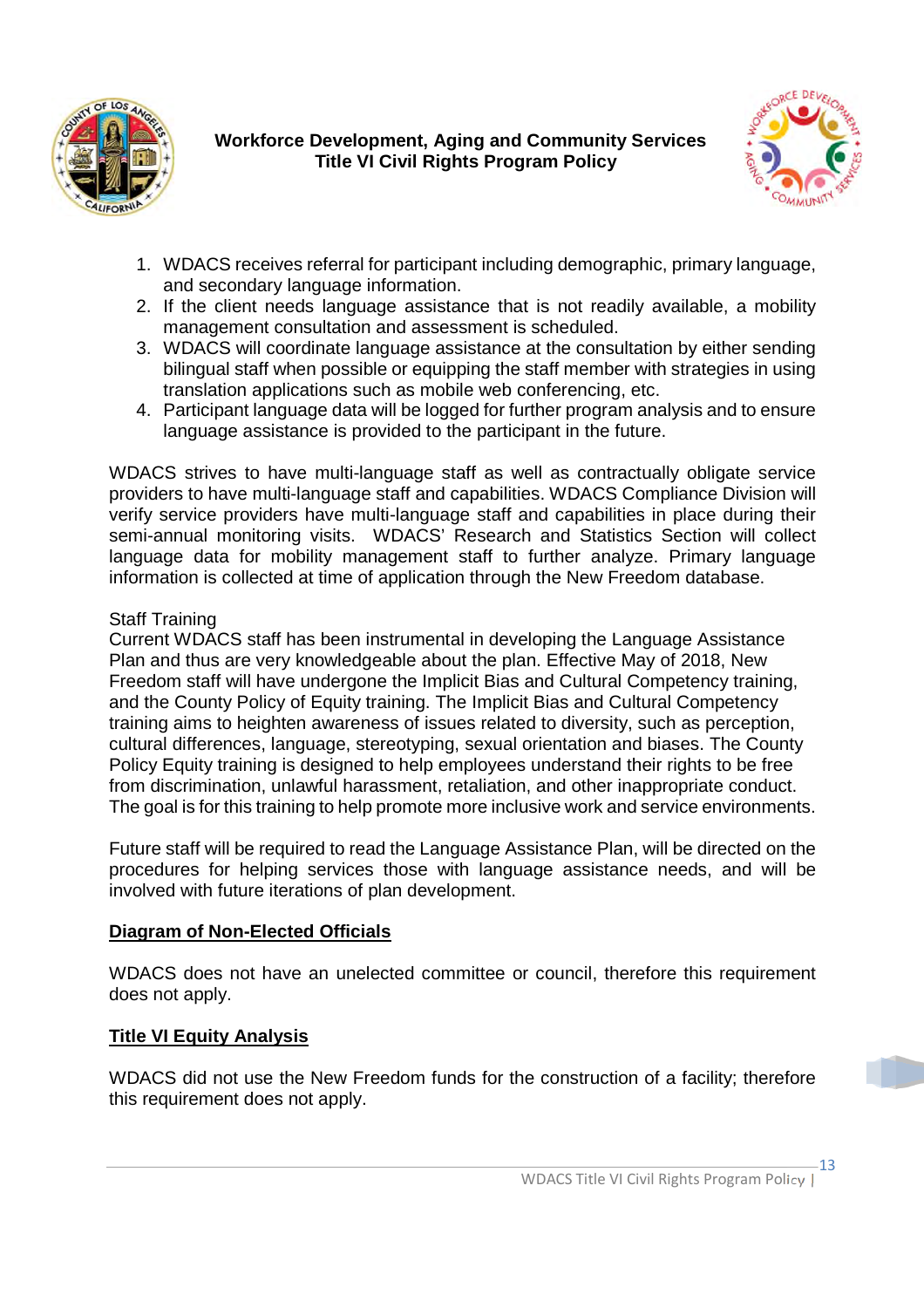



# **Title VI Monitoring**

The results of the ongoing monitoring of services standards can be obtained by contacting WDACS' Departmental Human Resources Manager.

#### **Sub-Recipient Compliance**

For transportation related programs, WDACS is contracted through Los Angeles County Metropolitan Transportation Authority (LACMTA).

#### **Grants, Reviews and Certifications**

WDACS has no pending applications for federal assistance. It has no open or pending FTA grants. WDACS has not had any Civil Rights Compliance Reviews in the past three years.

#### **Contact**

For additional information on WDACS Title VI Plan, please contact: The Departmental Human Resources Manager, Los Angeles County Workforce Development, Aging and Community Services, 3175 West 6<sup>th</sup> Street, Los Angeles, CA 90020, 213.738.2604.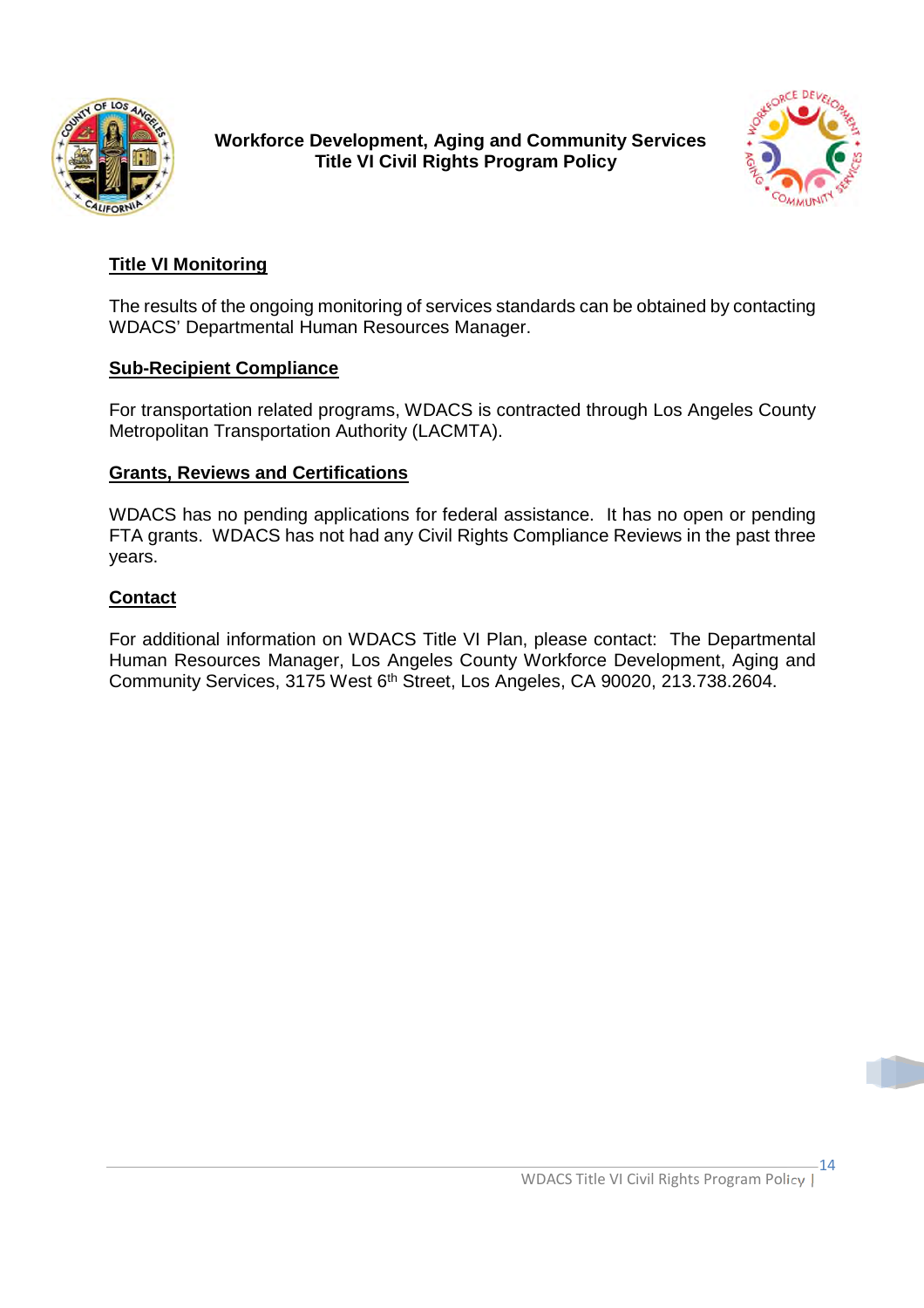



- **1.** Appendix A WDACS New Freedom Program Discrimination Complaint Form
- **2.** Appendix B WDACS New Freedom Program Complaint Log
- **3.** Appendix C WDACS New Freedom Program Flyer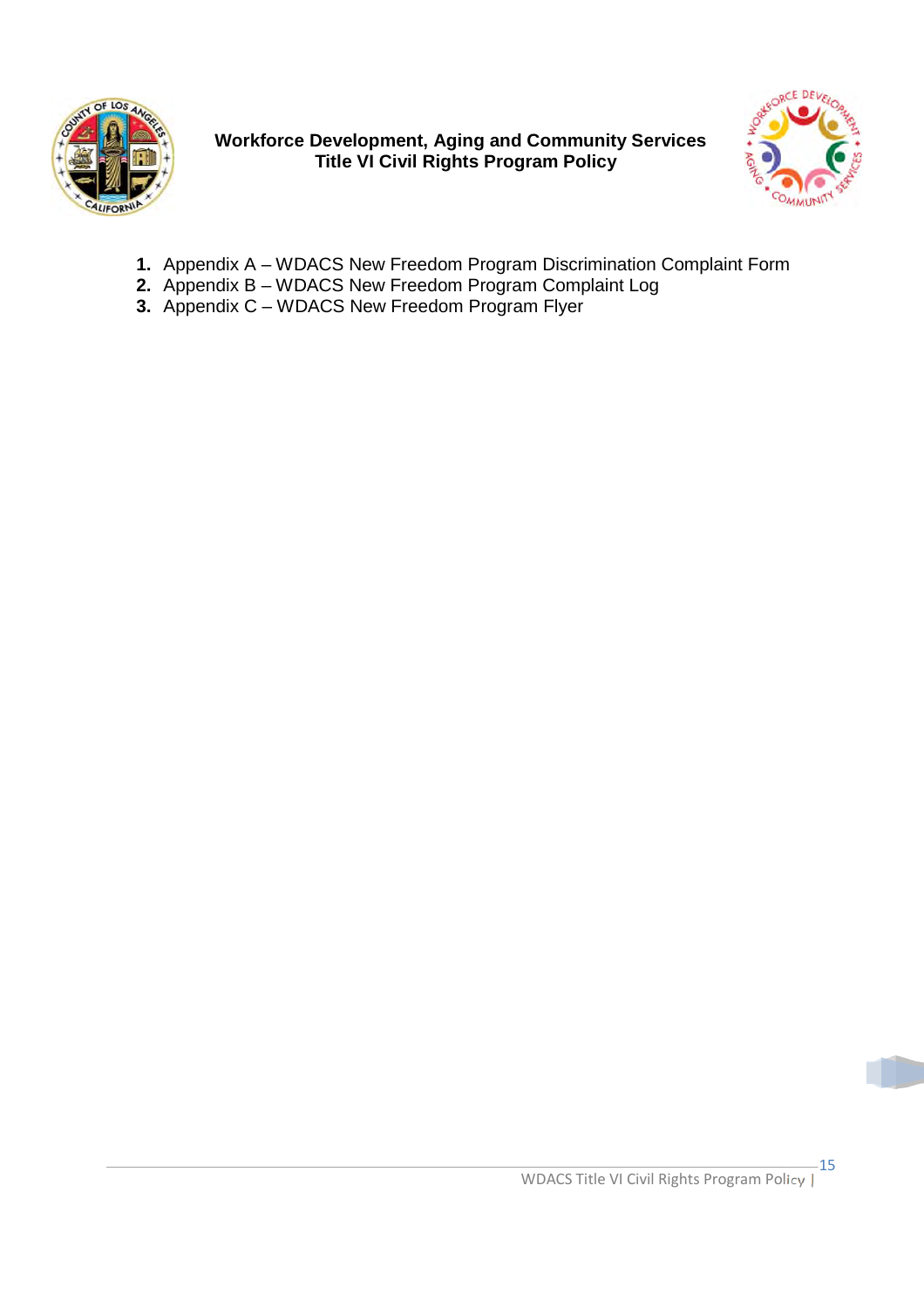



#### **APPENDIX – A**

| of 105 4                                                                                                                            | County of Los Angeles -<br>Workforce Development, Aging and Community Services<br>DISCRIMINATION COMPLAINT FORM<br><b>CIMERALTER</b>                                                                                                                                                                                       |
|-------------------------------------------------------------------------------------------------------------------------------------|----------------------------------------------------------------------------------------------------------------------------------------------------------------------------------------------------------------------------------------------------------------------------------------------------------------------------|
|                                                                                                                                     | SECTION I: COMPLAINANT INFORMATION                                                                                                                                                                                                                                                                                         |
| First Name:                                                                                                                         | Last Name:                                                                                                                                                                                                                                                                                                                 |
| Hame Phane:                                                                                                                         | Wark/Cell Phane:                                                                                                                                                                                                                                                                                                           |
| Current address:                                                                                                                    |                                                                                                                                                                                                                                                                                                                            |
| City:<br>State:                                                                                                                     | ZIP Code:                                                                                                                                                                                                                                                                                                                  |
|                                                                                                                                     | ACCESSIBLE FORMATS REQUIRED (CHECK ALL THAT APPLY)                                                                                                                                                                                                                                                                         |
| _ Audio Tape<br>Large Print                                                                                                         | __TOD ___Other (Specify):                                                                                                                                                                                                                                                                                                  |
|                                                                                                                                     | SECTION II: INFORMATION ON THIRD PARTY FILER                                                                                                                                                                                                                                                                               |
| Are you filing this complaint on your own behalf (please circle)?<br>If you arswered "YES" to the question above, go to Section IV. | NO.<br>YES.<br>If you answered "NO" please supply the name and relationship of the person for whom you are complaining:                                                                                                                                                                                                    |
| First Name:                                                                                                                         | Last Name:                                                                                                                                                                                                                                                                                                                 |
| circle).                                                                                                                            | Please confirm that you have obtained permission of the aggrieved party if you are filling on behalf of a third party (please<br>YES.<br>NO.                                                                                                                                                                               |
|                                                                                                                                     | SECTION III: COMPLAINT HISTORY                                                                                                                                                                                                                                                                                             |
| Have you previously filed a discrimination complaint (please circle)?                                                               | NO.<br>YES                                                                                                                                                                                                                                                                                                                 |
| If yes, what was the complaint number?                                                                                              | Complaint number:                                                                                                                                                                                                                                                                                                          |
| complaint.                                                                                                                          | Please note: This information is needed for administrative purposes we will assign the same complaint number to the new                                                                                                                                                                                                    |
| Transit Provider:                                                                                                                   |                                                                                                                                                                                                                                                                                                                            |
| Department of Transportation:                                                                                                       |                                                                                                                                                                                                                                                                                                                            |
| Department of Justice:                                                                                                              |                                                                                                                                                                                                                                                                                                                            |
| Equal Employment Opportunity Commission:                                                                                            |                                                                                                                                                                                                                                                                                                                            |
| Other (be specific):                                                                                                                |                                                                                                                                                                                                                                                                                                                            |
| Have you ever filed a lawsuit regarding your complaint (please circle)?                                                             | <b>YES</b><br>NO.                                                                                                                                                                                                                                                                                                          |
| same issue, we defer to the decision of the court.                                                                                  | Please note: This information is helpful for administrative tracking purposes. However, if litigation is pending regarding the                                                                                                                                                                                             |
|                                                                                                                                     | SECTION IV: DESCRIPTION OF DISCRIMINATION                                                                                                                                                                                                                                                                                  |
| check all that aggly):                                                                                                              | Which of the following best describes the reason you believe the discrimination took place? Was it because of your (please<br>___ Race ____ Color ____ National Origin _____ Age _____ Gender or Gender Expression _____ Sex<br>__ Disability ___ Religion ___ Marital Status ___ Sexual Orientation ___ Medical Condition |
| other documentation that is relevant to this complaint.<br>This form continues on the back of this page or on the next sheet.       | On a separate sheet please describe your complaint. You should include specific details such as name, dates, times,<br>witnesses, and any other information that would assist us in our investigation of your allegations. Please also provide any                                                                         |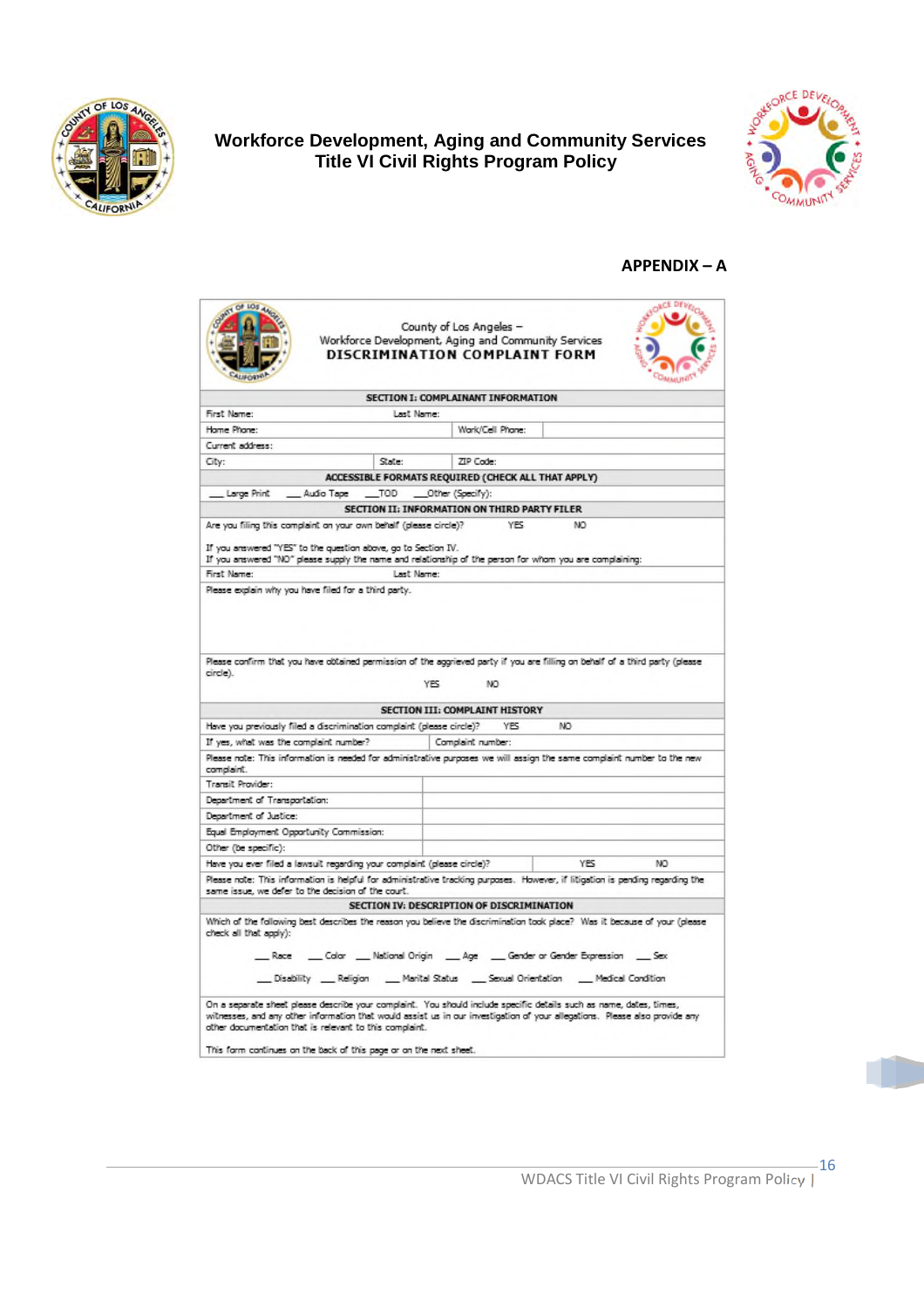



#### **APPENDIX - A**

| SECTION V: RELEASE OF INFORMATION                                                |     |     |  |  |  |
|----------------------------------------------------------------------------------|-----|-----|--|--|--|
| May we release a copy of your complaint to the transit provider (please circle)? | YES | NO. |  |  |  |
| May we release your identity to the transit provider (please circle)?            | YES | NO. |  |  |  |
| <b>SECTION VI: SIGNATURE</b>                                                     |     |     |  |  |  |
| Signature:                                                                       |     |     |  |  |  |
| Printed Name:                                                                    |     |     |  |  |  |
| Date:                                                                            |     |     |  |  |  |
| Note: We cannot accept your complaint without a signature.                       |     |     |  |  |  |
|                                                                                  |     |     |  |  |  |

Please submit this form with attachments in person at the address below or mail the form to: Departmental Human Resources Manager WDACS<br>3175 6<sup>th</sup> Street

Las Angeles, CA 90020

Spanish Si usted necesita este formulario traducido, por favor contáctenos al (888)863-7411.

Chinese 如果您需要翻译此表格, 请联系我们 (888) 863-7411。

Korean 이 양식 번역 필요 하면, (888) 863-7411 에 문의 하시기 바랍니다.

Vietnamese Nếu bạn cần mẫu đơn này dịch, xin vui lòng liên hệ với chúng tôi tại (888)863-7411.

Japanese このフォームの翻訳が必要な場合は、(888)863-7411 にお問い合わせください。

Russian Если вам нужна эта форма перевода, пожалуйста, свяжитесь с нами по (888)863-7411.

<u>Thai</u> ถ้าคุณต้องแปลแบบฟอร์มนี้ โปรดติดต่อเราที่ (888)863-7411

<u>Armenian</u> Եթե թարգմանության կարիք ունեք, խնդրում ենք կապվել մեզ (888) 863-7411 հեռախոսահամարով։

Tagalog Kung kailangan mo ang form na ito maisalin sa wikang tagalog, mangyaring makipag-ugnay sa amin sa (888)863-7411

.<br>Cambodian ប្រសិនបើអ្នកត្រូវការការបកជ្រៃទម្រង់ខេរសូមទាក់ទងមកយើងខ្ញុំតាមលេខ (888) 863-7411

WDACS Title VI Civil Rights Program Policy |

 $-17$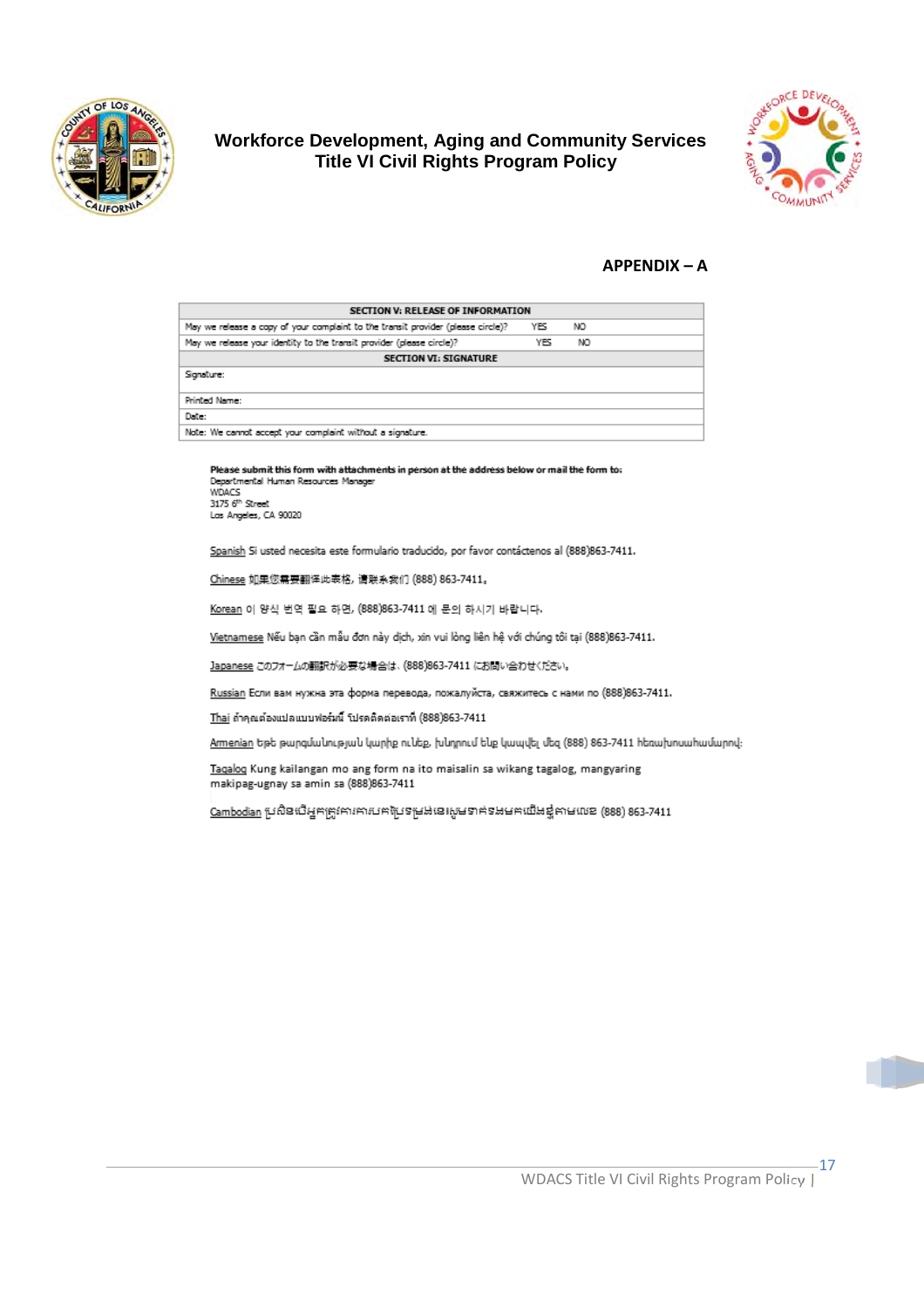



#### **APPENDIX – B**

| of LO <sub>s</sub>   |      | <b>WDACS New Freedom</b><br><b>Title VI Program Complaint Investigation Log</b> |                             |        |                 |
|----------------------|------|---------------------------------------------------------------------------------|-----------------------------|--------|-----------------|
| Type (Investigation, | Date |                                                                                 | <b>Summary of Complaint</b> | Status | Action(s) Taken |
| Lawsuit, Complaint)  |      |                                                                                 |                             |        |                 |
|                      |      |                                                                                 |                             |        |                 |
|                      |      |                                                                                 |                             |        |                 |
|                      |      |                                                                                 |                             |        |                 |
|                      |      |                                                                                 |                             |        |                 |
|                      |      |                                                                                 |                             |        |                 |
|                      |      |                                                                                 |                             |        |                 |
|                      |      |                                                                                 |                             |        |                 |
|                      |      |                                                                                 |                             |        |                 |
|                      |      |                                                                                 |                             |        |                 |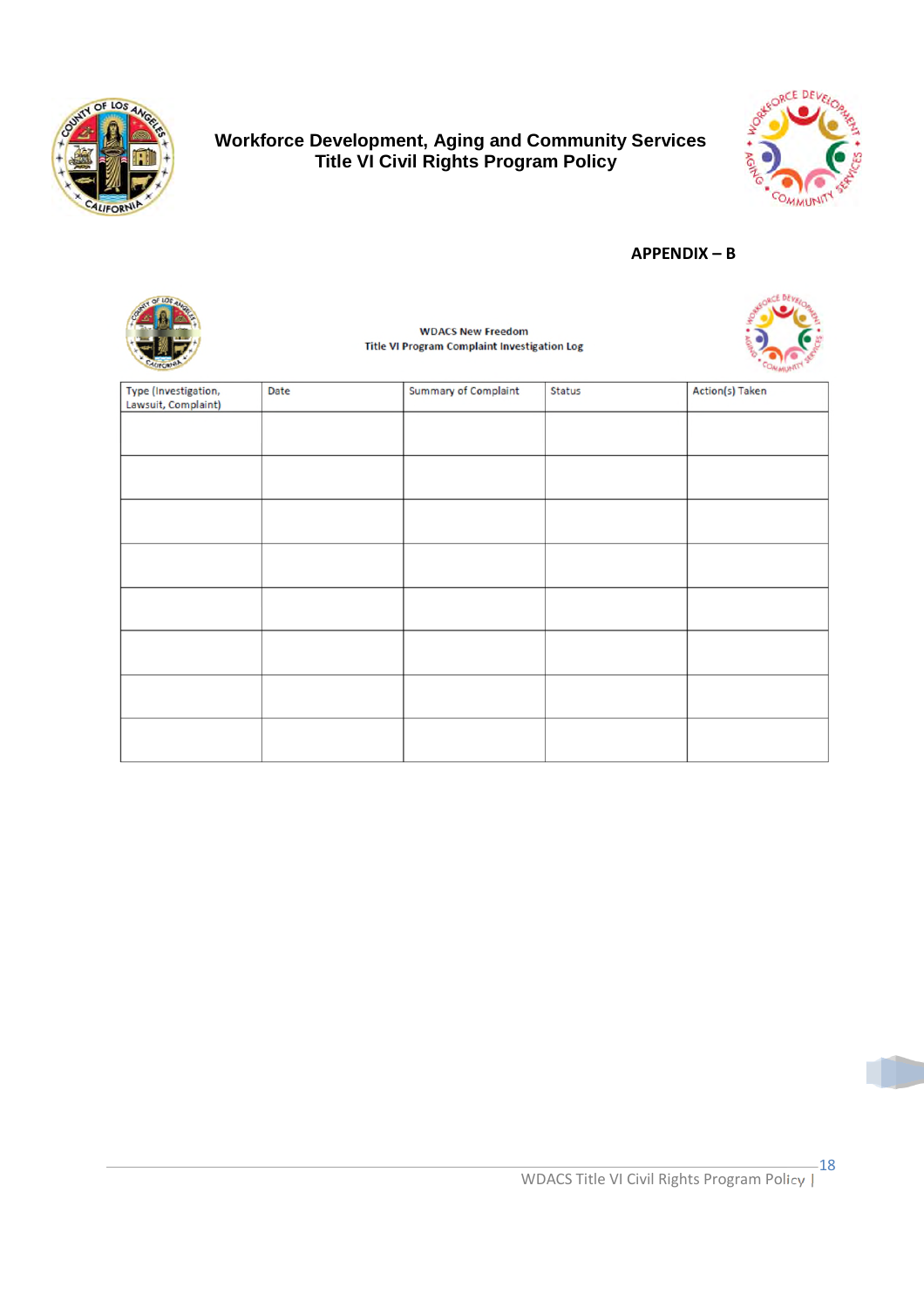



#### $APPENDIX - C$

#### **WHO IS ELIGIBLE?**

This program is available to anyone planning to travel within Los Angeles County; however, priority of service is reserved for individuals meeting the following criteria:

- Applicant is at least 60 years of age and/or
- Applicant is disabled

Program acceptance will be made on a first come first serve basis

#### Clients will be able to travel to any destination within Los Angeles County,

- including: • Medical therapy and personal
	- appointments;
	- Grocery stores and other shopping  $\bullet$ destinations;

**WHERE CAN I GO?** 

- Social and recreational events; worship services and other outings:
- Senior centers, recreation centers, and adult day programs;
- · Employment, education, and volunteer sites.

#### **HOW CAN I SELECT MY VOLUNTEER DRIVER?**

Clients may select anyone they trust as a volunteer driver, such as a caregiver, neighbor, family member or friend.





# 1-888-863-7411

#### **HOW DO I APPLY?**

- Applicants may request a New Freedom application by e-mail at newfreedom@wdacs.lacounty.gov or complete the application through the New Freedom website at: http://newfreedom.lacounty.gov
- . Applicants may also call the New Freedom hotline at (888) 863-7411 to speak to a mobility specialist who can provide assistance. Mobility specialists are available Monday thru Friday from 8 am to 5 pm.